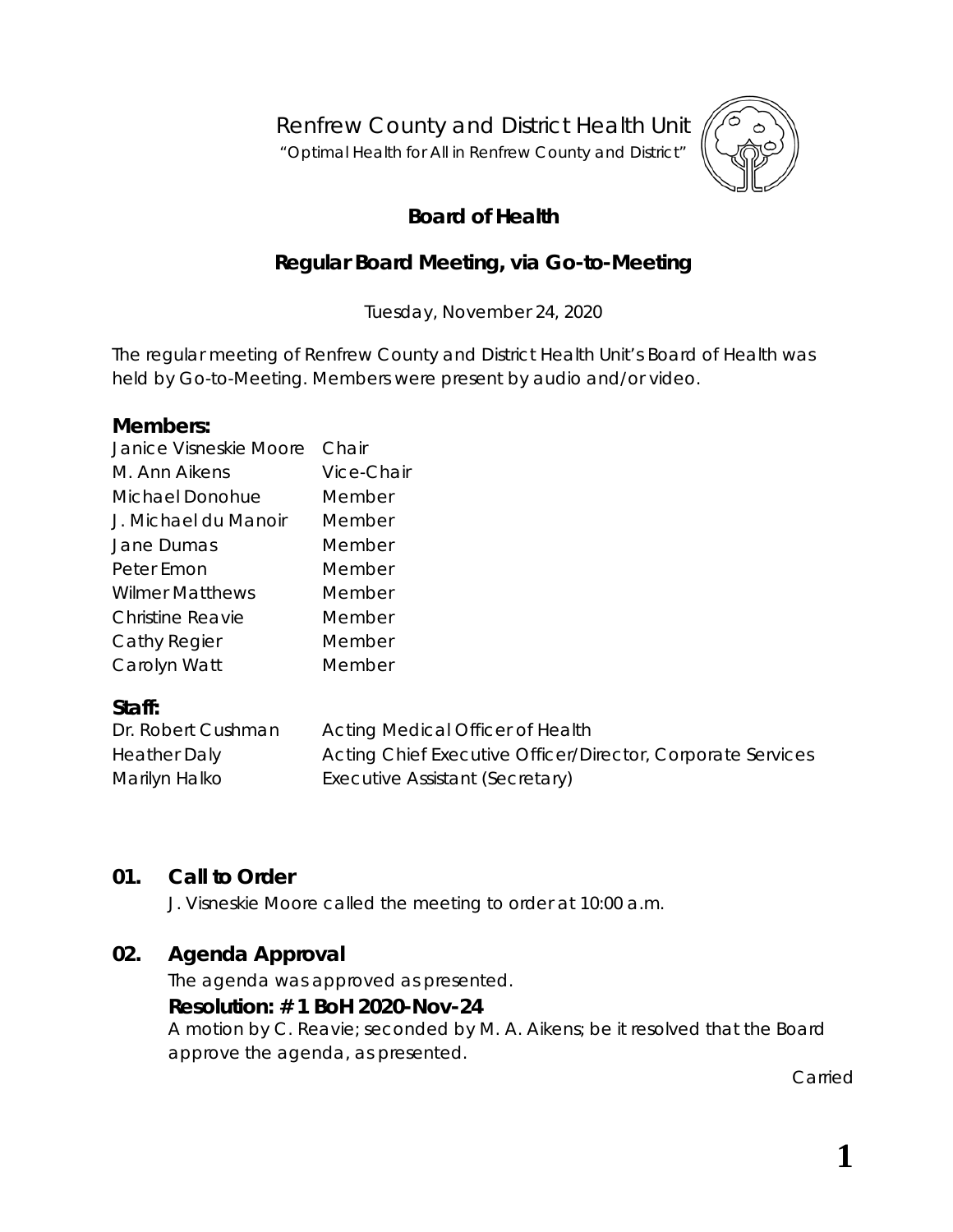### **03. Declarations of Conflict of Interest**

There were no declarations of conflict of interest.

## **04. Staff Report**

Report to the Board—Acting Medical Officer of Health Dr. Robert Cushman, Acting Medical Officer of Health, Renfrew County and District Health Unit, presented the following written report to the Board:

• [Report to the Board](https://www.rcdhu.com/wp-content/uploads/2020/12/04.-Report-to-the-Board-November-2020-MOHA.pdf)

Dr. Cushman congratulated H. Daly and the Corporate Services Team for the successful move to the swing space at the Pembroke Mall.

As of November 18, 2020, Dr. Cushman reported that approximately 31,000 people in RCD have received influenza shots at pharmacies, hospitals and primary care facilities. This represents a greater uptake for Renfrew County and District (RCD) than for all the 2019/2020 flu season. It was noted that there is a short supply of the influenza vaccine in Ontario, this year.

Sections 22 and 35 have been implemented with the help of lawyer, D. Stewart and D. Tantalo, Manager, Healthy Environments. These sections allow the health unit to quickly implement enforcement related to COVID-19 infractions.

Collaboration with Eastern Ontario Regional Laboratory Association (EORLA) and RC VTAC will provide COVID-19 test results in RCD within 48 hours of being swabbed for the virus. Testing requisitions are the responsibility of Dr. Jonathan Fitzsimon, Clinical Coordinator, RC VTAC, now.

Dr. Cushman reviewed parts of the COVID-19 epidemiology portion of the Report for Renfrew County and District with the Board and pointed out statistics that are unique to RCD.

As per Ontario's [COVID-19 Response Framework—](https://www.ontario.ca/page/covid-19-response-framework-keeping-ontario-safe-and-open)the current status of public health measures in RCD (as of November 23) is Green for Prevent (Standard Measures) but Dr. Cushman warned that it can easily move into Yellow for Protect.

On November 23, 2020, RCDHU released a YouTube video[—Dr. Cushman—Nov 23,](https://www.youtube.com/watch?v=A2X4jJWjlp8&feature=youtu.be)  [2020 Winter Update—](https://www.youtube.com/watch?v=A2X4jJWjlp8&feature=youtu.be)that included an infographic[—A Real Example of COVID-19](https://www.rcdhu.com/wp-content/uploads/2020/11/Nov23_WORKPLACE-Contact-Tracing-Infographic.pdf)  [Contact Tracing: IN THE WORKPLACE.](https://www.rcdhu.com/wp-content/uploads/2020/11/Nov23_WORKPLACE-Contact-Tracing-Infographic.pdf) The infographic emphasized the importance of individual responsibility in the prevention of COVID-19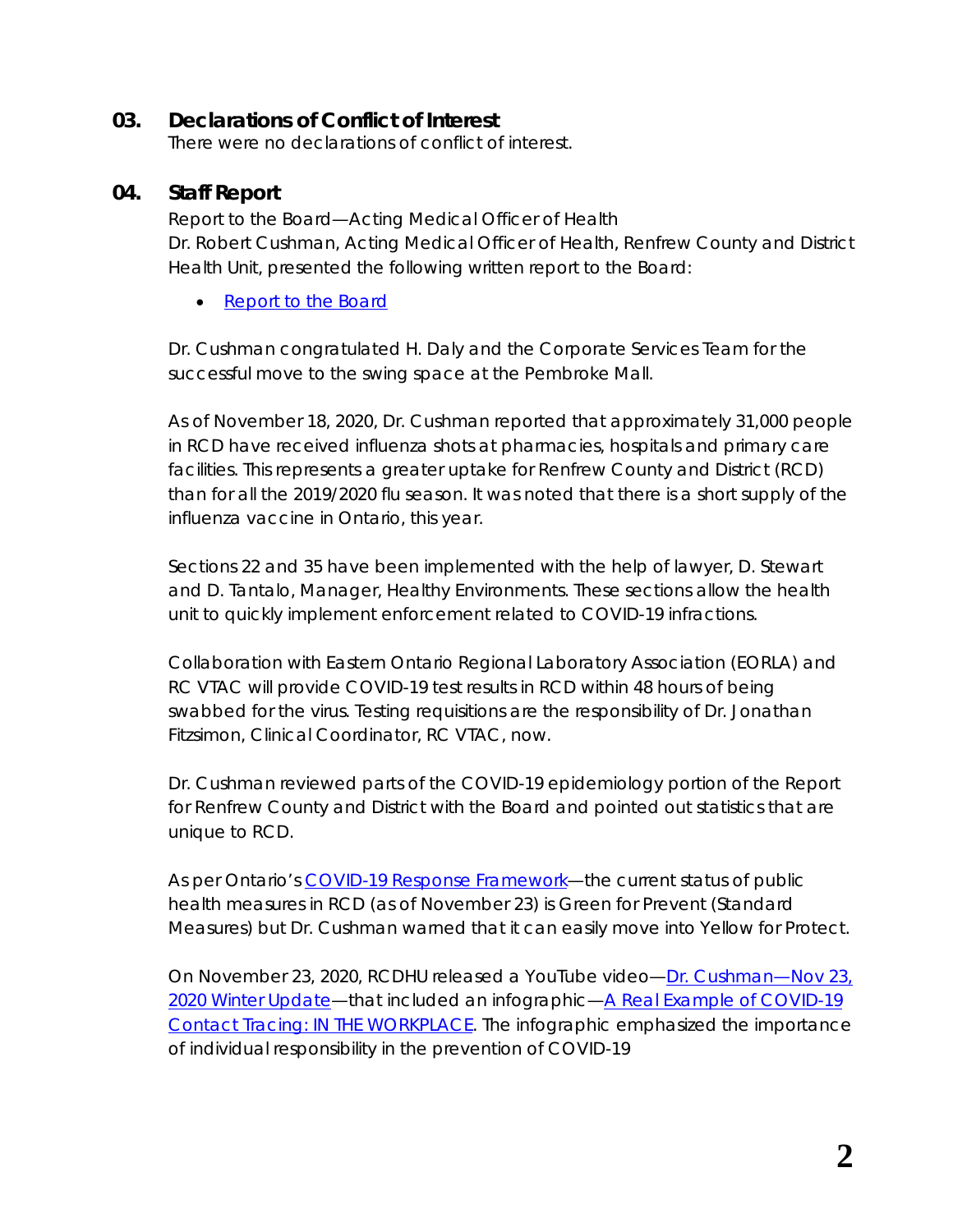Coming in the next day or so is a newly expanded category on the COVID-19 Case Summary which will identify the outbreak settings in the following categories: LTCH/RH, school and workplace. It will show the cumulative and active number of outbreaks and is posted daily to the RCDHU website.

# **Resolution: # 2 BoH 2020-Nov-24**

A motion by M. A. Aikens; seconded by C. Watt; be it resolved that the Board accept the written and verbal reports to the Board from Dr. Robert Cushman, Acting Medical Officer of Health.

Carried

# **05. Closed Meeting**

The Chair asked all meeting attendees to confirm they were alone and in a secure location. All participants confirmed they were complying with the Chair's request.

# **Resolution: # 3 BoH 2020-Nov-24**

A motion by M. A. Aikens; seconded by C. Reavie; that the Board move into a closed meeting at 10:46 a.m. to discuss: k. a position, plan, procedure, criteria or instruction to be applied to any negotiations carried or to be carried on by or on behalf of the municipality or local board. 2001, c. 25, s. 239 (2); 2017, c. 10, Sched. 1, s. 26.

Carried

At 11:25 a.m., C. Watt vacated the GoToMeeting.

At 11:38 a.m., Dr. Cushman vacated the GoToMeeting.

At 11:40 a.m., the Chair rose to report that the Board met in a closed meeting to discuss: k. a position, plan, procedure, criteria or instruction to be applied to any negotiations carried or to be carried on by or on behalf of the municipality or local board. 2001, c. 25, s. 239 (2); 2017, c. 10, Sched. 1, s. 26.

# **06. Delegations**

There were no delegations.

# **07. Minutes of Previous Meetings (Approval)**

a. Regular Board Meeting Minutes 2020-Oct-27 The meeting minutes for the Regular Board meeting held on Tuesday, October 27, 2020, via *GoToMeeting*, were approved, as presented.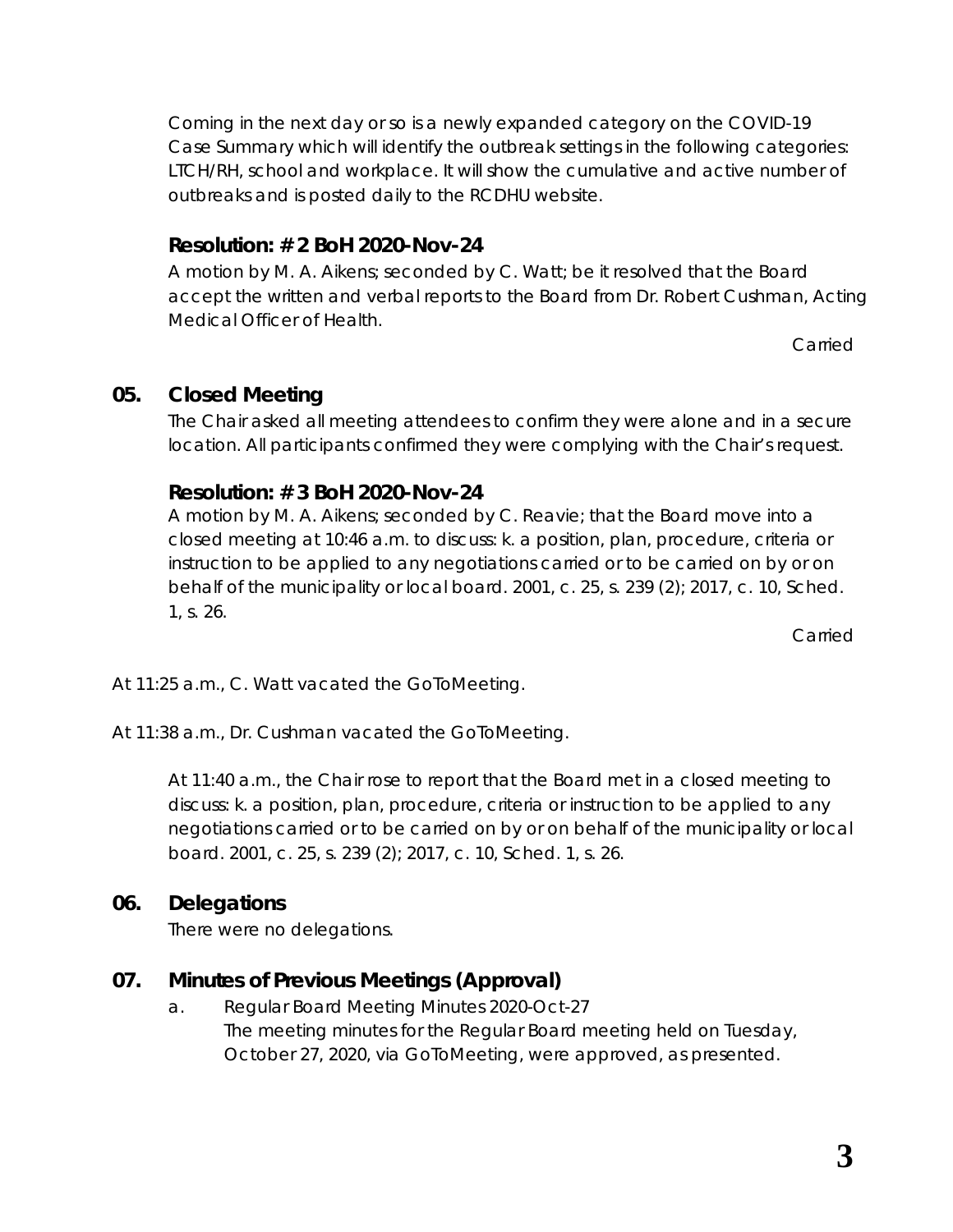# **Resolution: # 4 BoH 2020-Nov-24**

A motion by C. Regier; seconded by W. Matthews; be it resolved that the Board approve the meeting minutes from the Regular Board meeting held on Tuesday, October 27, 2020, as presented.

Carried

## **08. Business Arising**

All items from the 2020-Oct-27 Regular Board Meeting Action List were completed.

### **09. Correspondence**

The Board received the following correspondence:

|            | Subject:                                                     | From:                                                      | Action:                                                                          |
|------------|--------------------------------------------------------------|------------------------------------------------------------|----------------------------------------------------------------------------------|
| a.         | <b>GBHU BOH Motion 2020-</b><br>66, Long-Term Care<br>Reform | • Grey Bruce<br><b>Health Unit</b>                         | • Sent to Board Members<br>by email on 2020-Oct-30<br>Received as information.   |
| b.         | alPHa Summary Budget<br>2020                                 | $\bullet$ alPHa                                            | Sent to Board Members<br>by email on 2020-Nov-10<br>Received as information.     |
| C.         | alPHa Information Break<br>November 16, 2020                 | $\bullet$ alPHa                                            | • Sent to Board Members<br>by email on 2020-Nov-18<br>Received as information.   |
| d.         | <b>Annual Community</b><br>Report 2019-2020                  | $\bullet$ Simcoe<br>Muskoka District<br><b>Health Unit</b> | • Sent to Board Members<br>by email on 2020-Nov-18<br>• Received as information. |
| $\Theta$ . | <b>Ontario Announces 13</b><br>New Ontario Health<br>Teams   | • Ontario<br>Newsroom                                      | • Sent to Board Members<br>by email on 2020-Nov-18<br>Received as information.   |

At 11:49 a.m., Colleen Musclow, Temporary Manager, Foundational Standards and Healthy Families, joined the GoToMeeting.

# **10. Staff Reports**

a. Q3 Report – 2020 Corporate Operational and Risk Plan C. Musclow presented the following report to the Board:

• **Q3 Report - [2020 Corporate Operational and Risk Plan](https://www.rcdhu.com/wp-content/uploads/2020/12/10.-a.-Q3-Report-2020-Corporate-Operational-Plan.pdf)** 

C. Musclow answered questions from Board Members.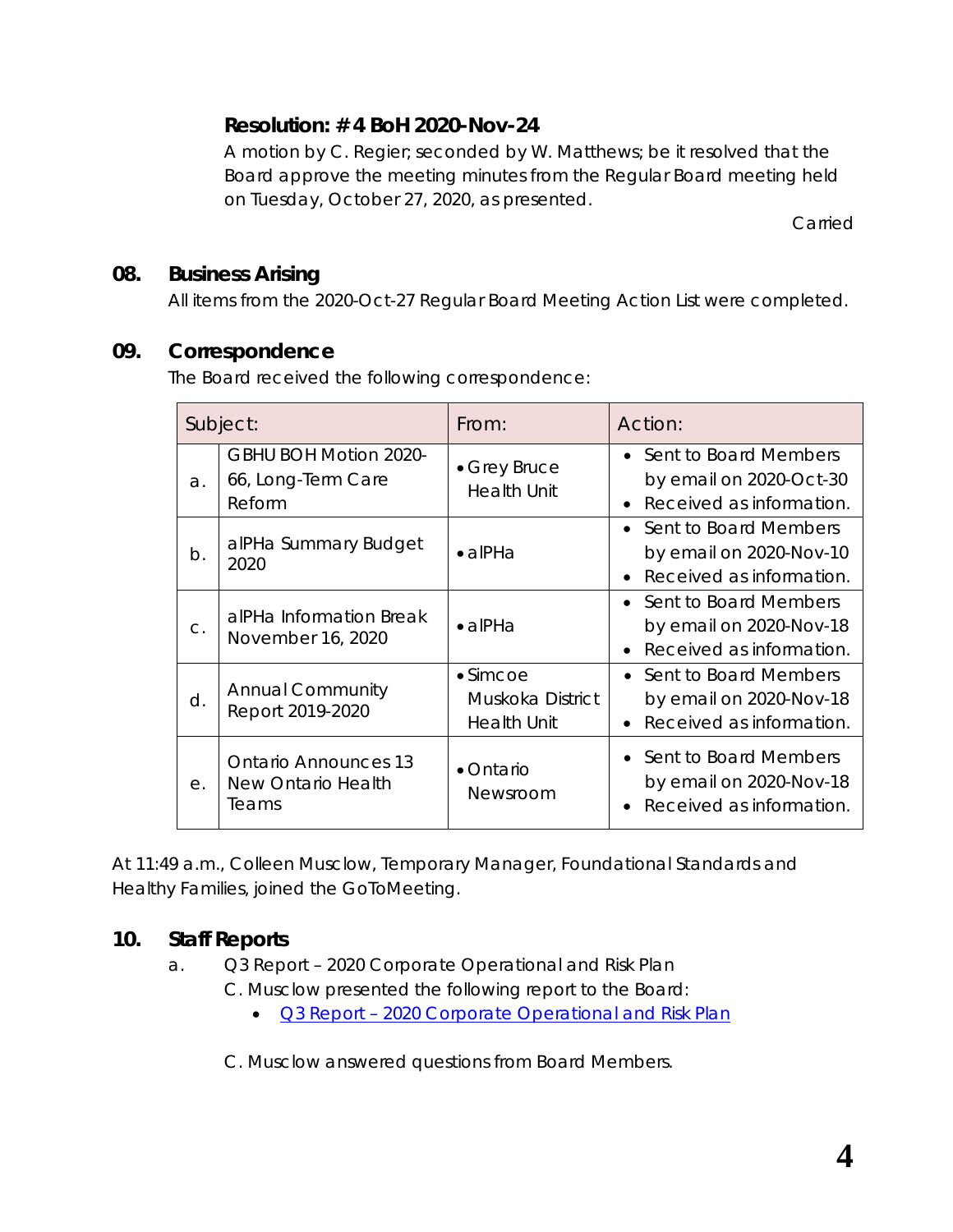# **Resolution: # 5 BoH 2020-Nov-24**

A motion by J. Dumas; seconded by C. Reavie; be it resolved that the Board accept the Q3 Report – 2020 Corporate Operational and Risk Plan.

Carried

- b. French Language Services—Quality Improvement Plan
	- C. Musclow presented the following report to the Board:
		- French Language Services-Quality Improvement Plan.

H. Daly took the opportunity to extend best wishes to C. Musclow upon her upcoming retirement from RCDHU.

### **Resolution: # 6 BoH 2020-Nov-24**

A motion by M. Donohue; seconded by M. A. Aikens; be it resolved that the Board accept the French Language Services—Quality Improvement Plan. **Carried** 

At 12:24 p.m., C. Musclow vacated the GoToMeeting.

# **11. Board Committee Reports**

a. Resources

J. M. du Manoir, Resources Committee Chair, presented two reports to the Board:

• [Resources Committee Board Report](https://www.rcdhu.com/wp-content/uploads/2020/12/11.-Resources-Committee-Board-Report-Open-for-2020-Nov-24.pdf) and Briefing Note—2020-Nov-18

# **Resolution: # 7 BoH 2020-Nov-24**

A motion by C. Regier; seconded by W. Matthews; be it resolved that the Board accept the Resources Committee Board Report.

Carried

The recommendation from the Resources Committee regarding item #1 in the Resources Committee Board Report—Recommendations—Staff Appreciation Initiative—was amended and approved by the Board, as follows:

# **Resolution: # 8 BoH 2020-Nov-24**

A motion by P. Emon; seconded by C. Reavie; be it resolved that the Board approve up to \$2500, in lieu of a Staff luncheon, to show the Board's appreciation to RCDHU Staff by way of the purchase of a \$25.00 gift card, per employee, to be used at any local venue.

Carried